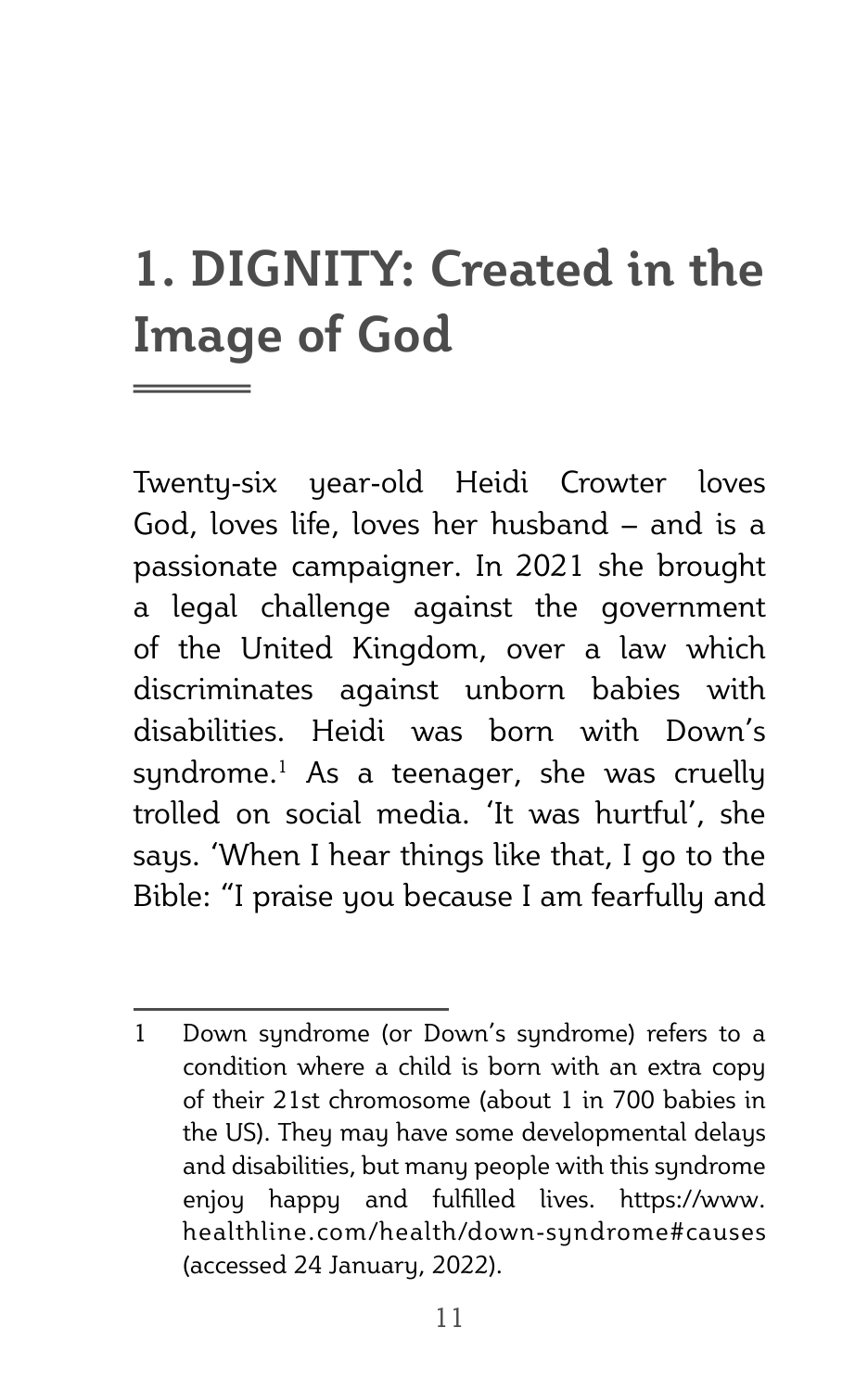wonderfully made" (Ps. 139:14). It reminds me what **God** thinks about me.'<sup>2</sup>

### **'JUST A TUMOUR ON THE EARTH'?**

*On The Origin of Species* by Charles Darwin was published in 1859. It led to an increased acceptance of evolutionary theory. In turn, that fed into a worldview which insisted that there is no Creator God, and we are here by chance. Today, many assume that we are just material beings, shaped by chemical, physical and economic forces.

That's a 'naturalistic' worldview. It implies there's no ultimate 'purpose' for our existence at all, and that there's no reason to see human beings as possessing unique dignity. We're just on a continuum with the rest of nature.

Radical green activist, **Pentti Linkola (1932-2020)**, insisted that humans are like a tumour on the earth, consuming more than our fair share of nature's resources. Logically, he argued, the majority of humans should be

<sup>2</sup> https://www.theguardian.com/society/2018/dec/03/ my-life-is-just-as-important-as-everybody-elsesmeet-the-disability-leaders (accessed 13 August, 2021).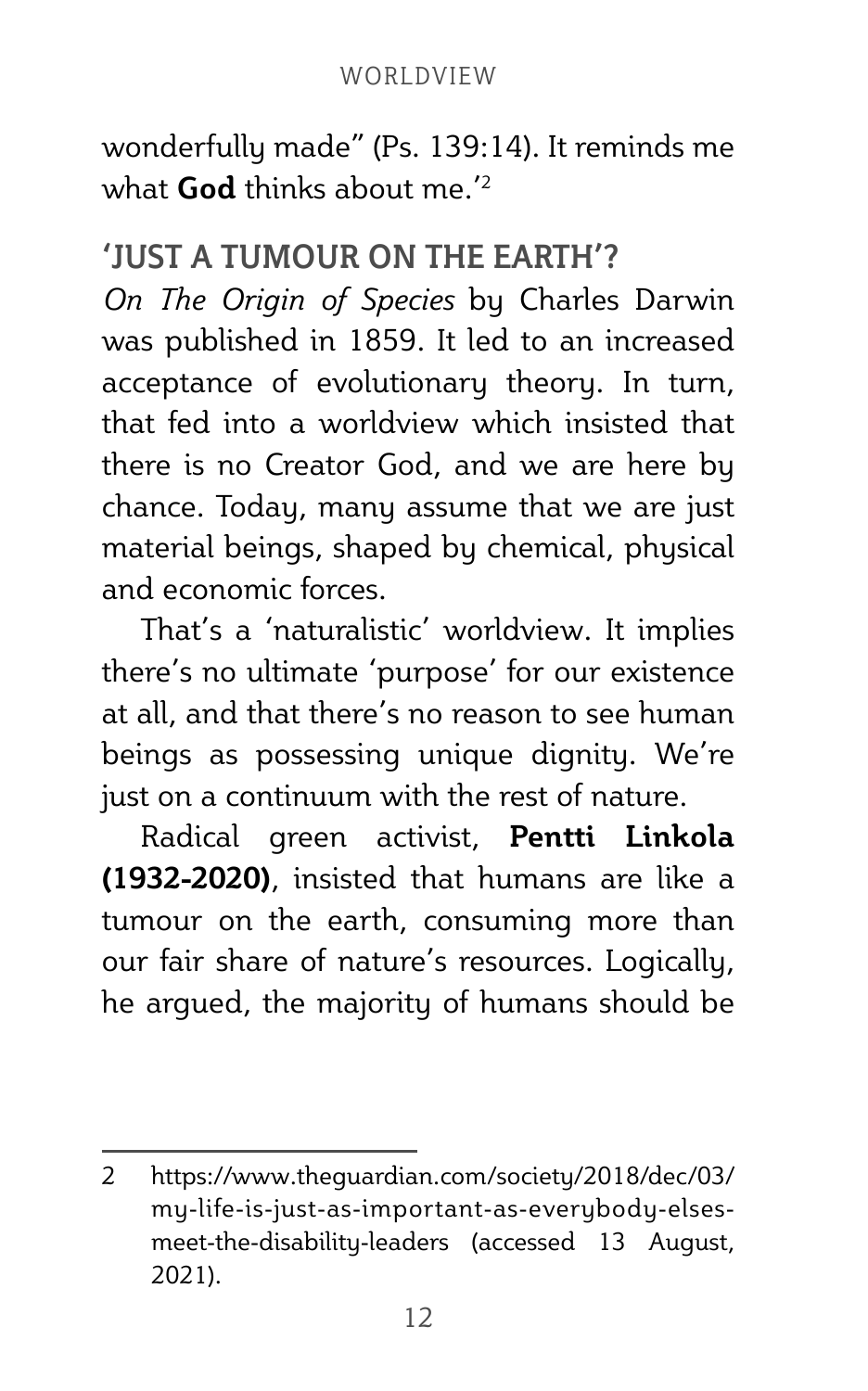killed.3 A growing number of radical activists regard humans as the 'enemy' of the planet. They want to give legal rights to animals and plants.4

Others don't go that far. But they'd argue that if we just evolved, the good of the species is the most important thing. Arguably, we should get rid of weaker people, and those who are 'useless' to others. Some believe that some human lives are 'not worth living'. Those who suffer intense pain, or terminal illness should be helped to die. Those with disabilities should be aborted before birth.

But evolution is 'a theory in crisis'!<sup>5</sup> It is an observable fact only at a small scale: the variations which are usually called **microevolution.** An increasing number of scientists question the way in which Darwin 'jumped' from **micro-evolution** to **macro-evolution**. 6

- 5 Denton, M, *Evolution: A Theory in Crisis* (Adler and Adler Publishers, 1986).
- 6 Johnson, P E, 'Evolution: Fact or Fantasy?' *Apologetics Study Bible* (Holman Bible Publishers, 2007), p. 7.

<sup>3</sup> Pentti Linkola, *Human Flood*, http://www. penttilinkola.com/pentti\_linkola/ecofascism\_ writings/humanflood/ (accessed 28 July, 2021).

<sup>4</sup> https://waronhumans.com/the-war-on-humansdocumentary/ (accessed 24 January, 2022).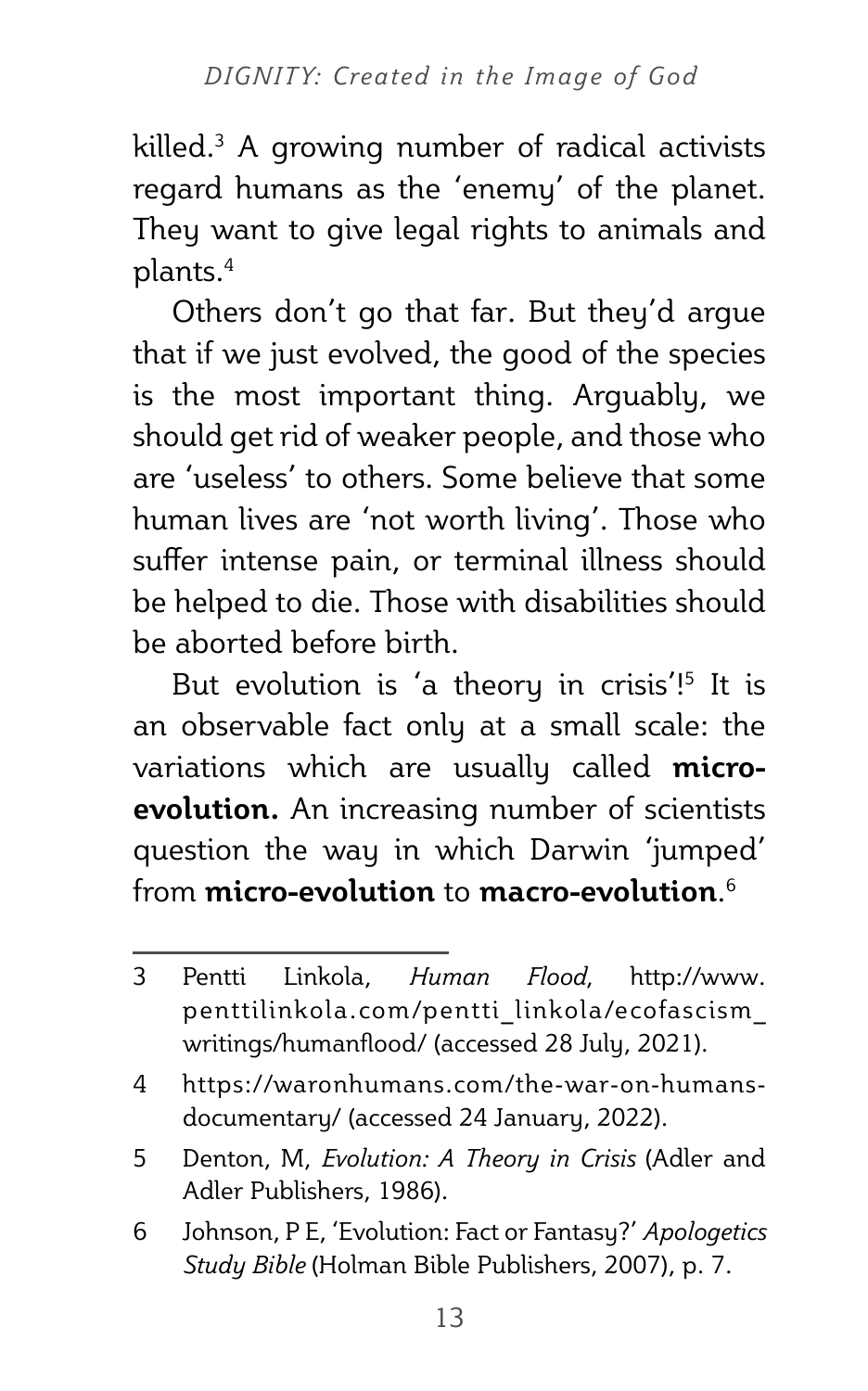The concept of macro-evolution has been challenged by the discovery that the universe had a beginning; the discovery of 'fine tuning' in the universe; $^7$  and the discovery of information in every cell. Each cell is filled with exquisite machinery. One pinhead of DNA could hold enough information to fill a stack of books stretching from the earth to the moon 500 times.8 **God has left His signature in every cell.9**

# **THE DIGNITY OF EVERY PERSON**

*Then God said, 'Let us make man in our image, in our likeness, and let them rule over the fish of the sea and the birds of the sky,* 

<sup>7</sup> The various conditions on earth are precisely balanced in order to support life, in a way so precise that it cannot reasonably be explained by chance. McDermott, G R, *Everyday Glory: The Revelation of God in all of Reality* (Baker Academic, 2018), pp. 63- 80.

<sup>8</sup> 'DNA the Language of Life', *Answers in Genesis*, 1 July, 2008, https://answersingenesis.org/genetics/ dna-similarities/dna-a-summary/ (accessed 30 December, 2020).

<sup>9</sup> This phrase is taken from the title of a book by Stephen C Meyer, *Signature in the Cell: DNA and the Evidence for Intelligent Design* (Harper One, 2009).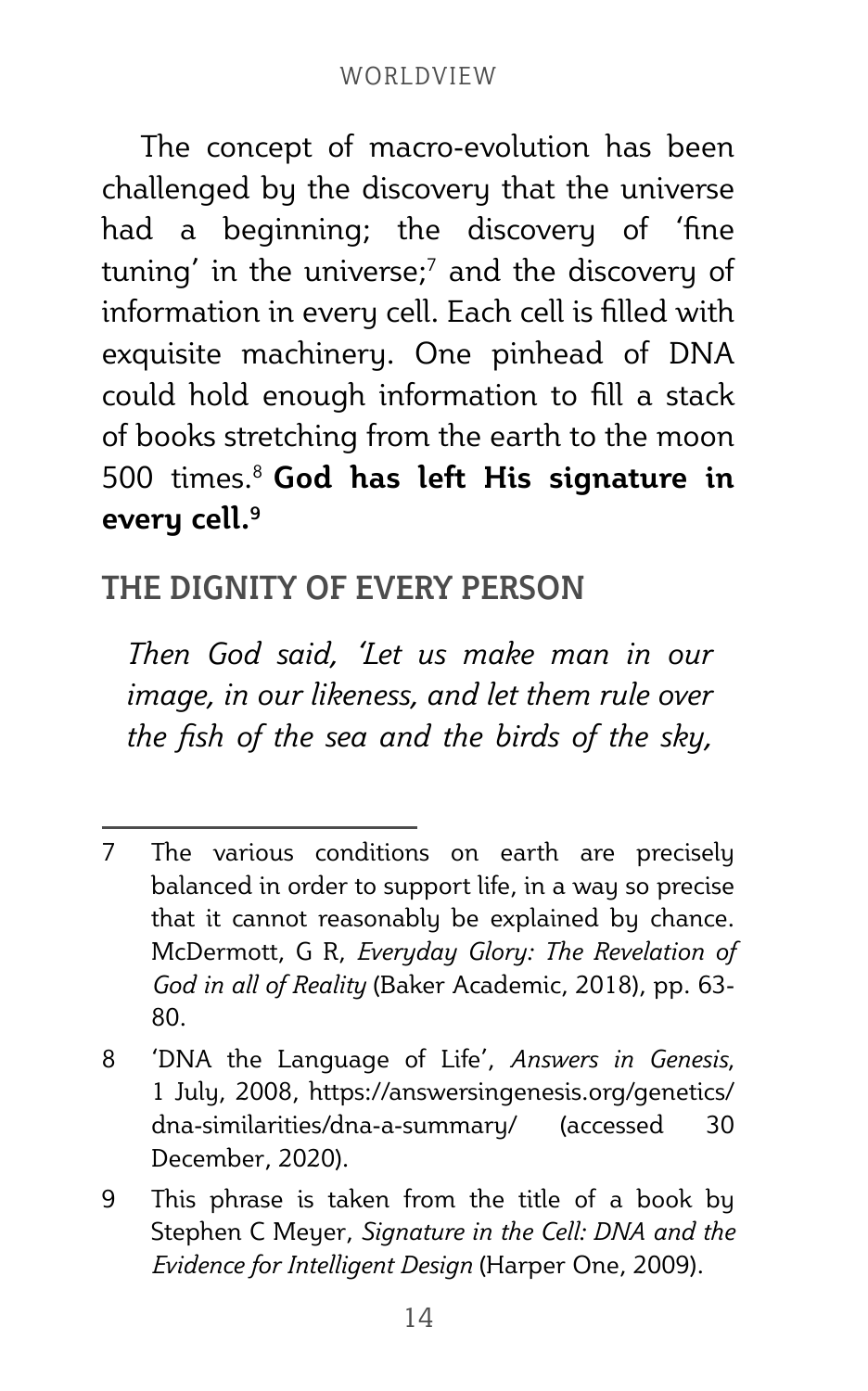*over the livestock, over all the earth, and over all the creatures that move along the ground.'*

*So God created man in his own image, in the image of God he created him; male and female he created them.*

*God blessed them and said to them, 'Be fruitful and increase in number; fill the earth and subdue it. Rule over the fish of the sea and the birds of the air and over every living creature that moves on the ground.' (Gen. 1:26-28)*

The first chapter of the Bible is clear. *Every* human being is created by God in His image, and has dignity and worth. Each time a male sperm fertilises a female egg, a unique life begins. After conception, no new genetic information is added. The Christian worldview affirms that *every human life* should be valued from conception right through to natural death.

The sixth commandment, 'You shall not murder',<sup>10</sup> is placed on the conscience of every person. God is angry at all wrongful taking of human life.<sup>11</sup> And yet, globally, more than

<sup>10</sup> Exodus 20:13.

 $11$  Genesis  $9.6$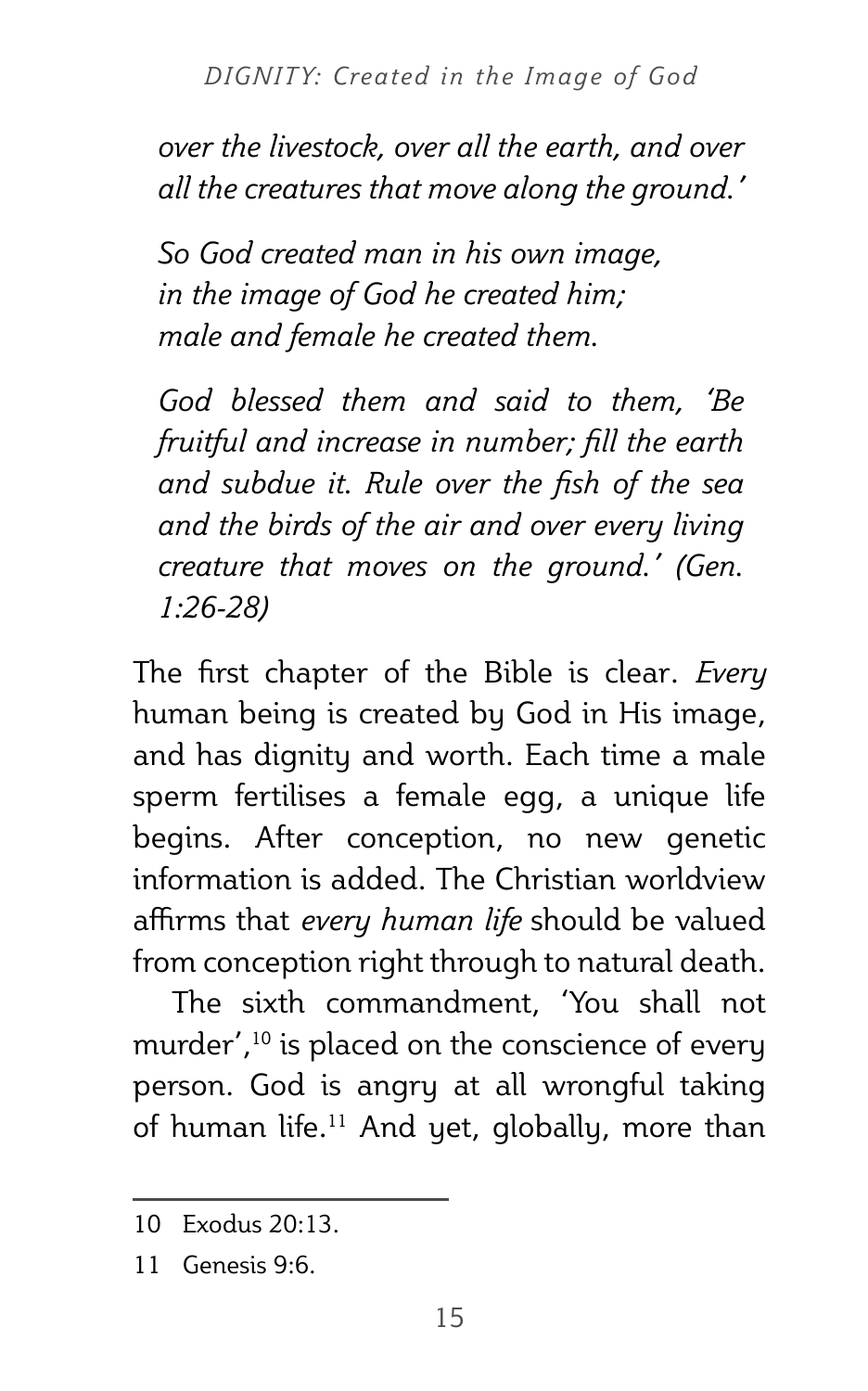seventy million unborn human lives are ended every year. Abortion is also horribly damaging for the mother. Tragically, many women are coerced into it.

God is also angry if we treat other people badly, or even look down on any person made in His image:

*Whoever oppresses the poor shows contempt for their Maker, but whoever is kind to the needy honours God. (Prov. 14:31)* 

The celebrity filling up your social media? Made in the image of God. The homeless person who sits outside the supermarket each day? Made in the image of God. The greatest possible affirmation of human dignity, is the fact that God Himself became human, in the person of the Lord Jesus Christ.

## **THE UNITY OF THE HUMAN RACE**

Evolutionary ideas gave rise to the flawed 'science' of eugenics. This fed into the evil idea of racial supremacy.

Racism is an ugly reality. **Shelby Steele (born 1946)**, an American author, remembers that as a child, whenever he drove with his dad into a new town, they had to look for places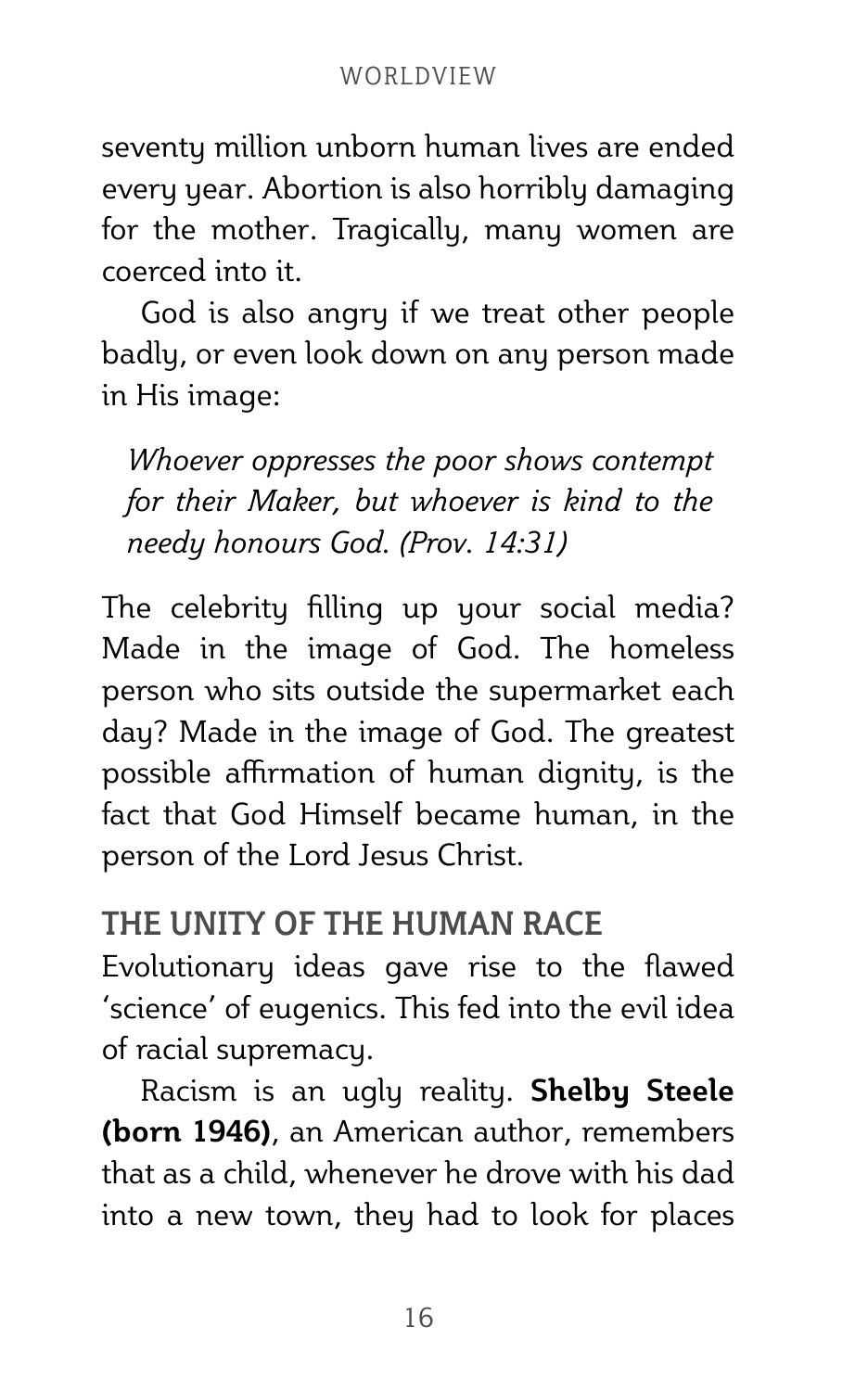to eat where they would not be turned away because of their skin colour.<sup>12</sup>

All forms of racism are evil, because the Bible teaches the essential **unity of the human race.** We are all descended from the same first parents.13

*From one man he made all the nations, that they should inhabit the whole earth; and he marked out their appointed times in history and the boundaries of their lands. (Acts 17:26)*

We are all more closely related than most people realise.14 There are no 'absolute' identities of 'black' or 'white'.

- 12 Steele, S, *White Guilt: How Blacks and Whites Together Destroyed the Promise of the Civil Rights Era* (Harper Perennial, 2006), p. 8.
- 13 Genesis 1:26-28; Matthew 19:4; Acts 17:26; Romans 5:12 ff; 1 Corinthians 15:21f, 45f, Bavinck, H, *Reformed Dogmatics*, Volume 2 (Baker Academic, 2004), pp. 523-26.
- 14 Jeanson, N, https://answersingenesis.org/genetics/ shocking-and-glorious-new-science-human-raceethnicity/ (accessed 30 December, 2020); McDermott, G R, 'Misunderstanding Race and the Bible', *Public Discourse*, 20 October, 2020, https://www. thepublicdiscourse.com/2020/10/72125/ (accessed 22 October, 2020). For discussion of Critical Race Theory, see James, S, *The Lies we are Told: The Truth We Must Hold* (Christian Focus Publications, 2022).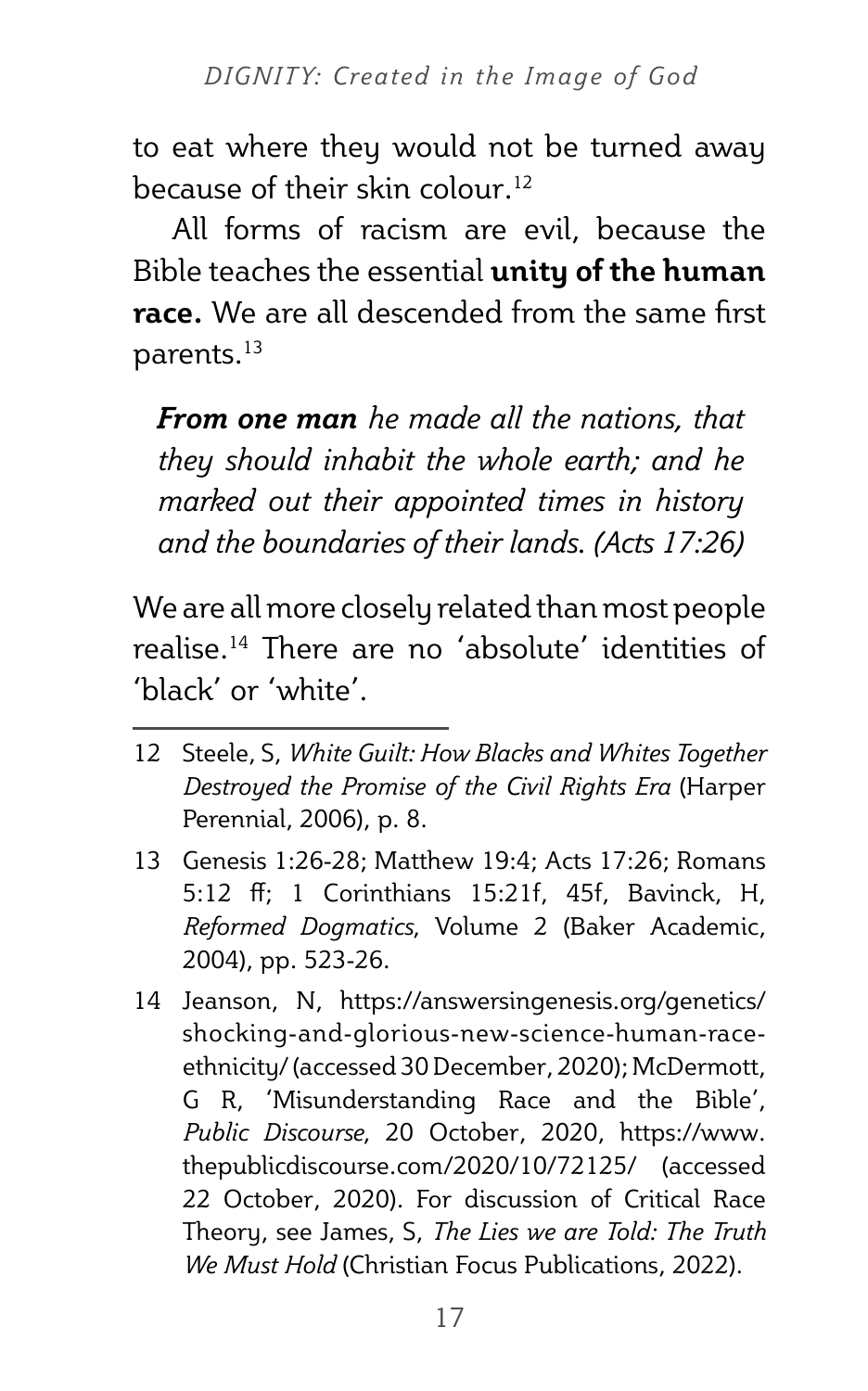Some today claim that Christianity is a 'Western' religion. In fact, it's the world's first truly global religion! A third of the world's population are Christian, at least in name. Christianity is growing fastest *outside* the West. And across the world, Christians are following Christ, sacrificially serving those who are suffering from injustice and abuse.

In India, for example, where the great majority are Hindu, a large section of the population, the Dalits, are still, despite theoretical legal protection, regarded as 'untouchable'. The caste system creates an ocean of abuse and suffering. But many Indian Christians are extending practical and legal help to Dalits: medical clinics, primary schools, adult literacy classes, vocational and business training and more. Many Dalit people are equipped with the education that enables them to escape dire poverty. Some Indian Christians work tirelessly for the release of those who are held in labour slavery in harsh and dangerous conditions.15 Most importantly, Dalits are offered spiritual hope, and a sense of dignity.<sup>16</sup>

<sup>15</sup> https://www.ijmuk.org/ (accessed 26 January, 2022).

<sup>16</sup> https://www.om.org/dk/en/news/freeing-dalits (accessed 26 January, 2022).